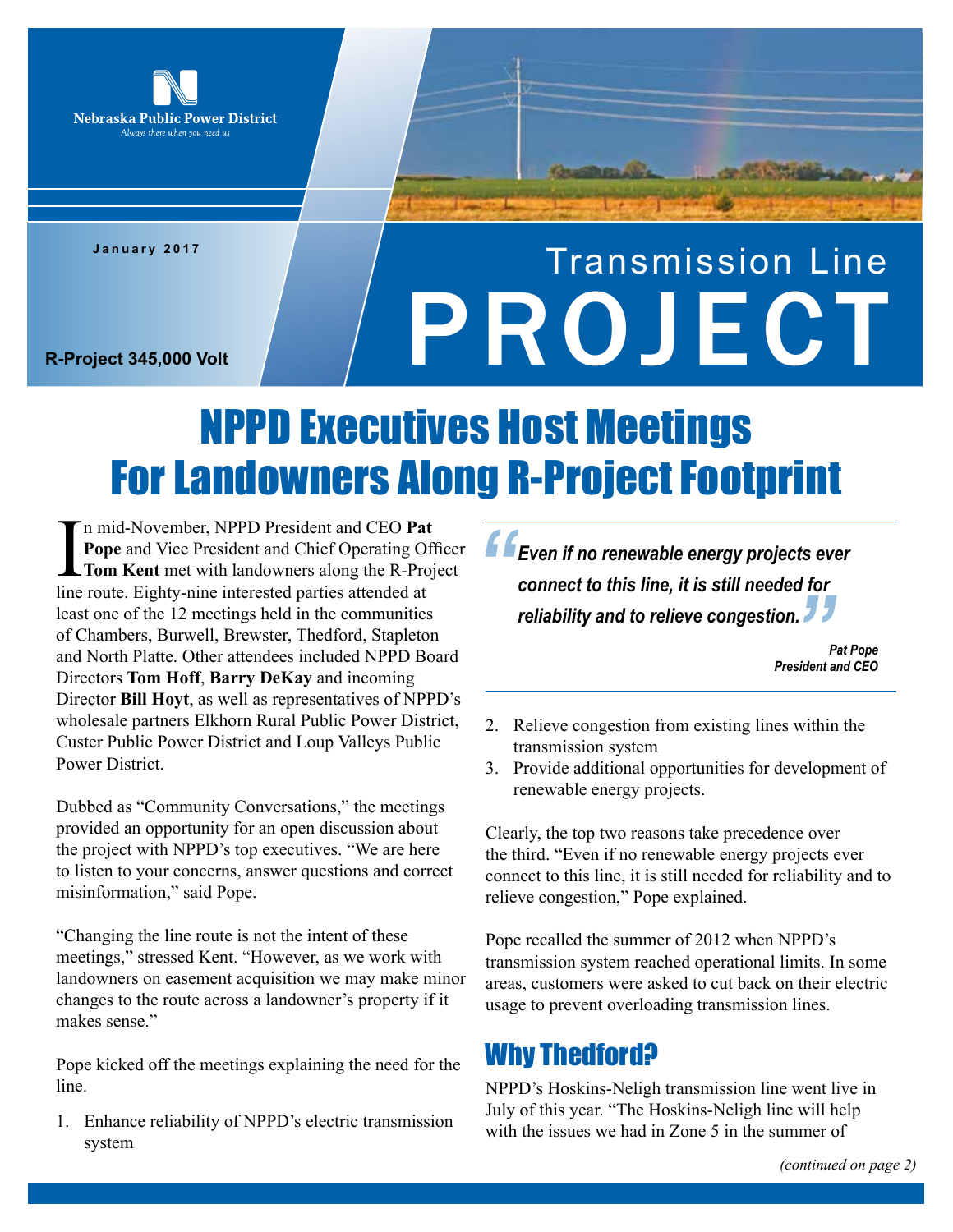# **TERM Program Zones**

**During the summer of 2012, temperatures soared and little, if any, rain fell. Impacted by extreme drought and heat, a region identified by NPPD as Zone 5 (all or parts of about 20 counties in north central Nebraska) experienced difficulties meeting the energy requirements for area electric customers. It wasn't a matter of not having enough power available, Tom Kent explained at the time, but rather a lack of transmission that constrained NPPD's ability to transmit energy to where it was needed.** 



2012," explained Kent. "However, we need to reinforce that ring on the western part of the state. Our planning engineers studied the transmission system in terms of where the best connection would be for the R-Project and determined that a future connection at the existing Thedford substation would be the most feasible and provide the greatest benefits to all Nebraskans."

## Working Together

Pope stressed the importance of working together and keeping the lines of communication open. He explained that while some initial work on structure staking had taken place, NPPD was more than willing to work with the landowners to place the structures in locations that were suitable to both NPPD and the landowner, as long as those changes made sense.

If a landowner and NPPD cannot reach an agreement on an easement voluntarily, then NPPD is forced to obtain the easement by condemnation. "We much prefer to work with the landowner voluntarily to further minimize impacts to their property if possible," stated Pope. "Condemnation is a last resort."

Pope wants landowners to feel comfortable calling NPPD to discuss potential changes. "We are in this for the long haul," stated Pope. "This line will serve Nebraskans for many decades and we want to maintain a positive working relationship between landowners and NPPD."

Pope also indicated he plans to hire or contract with an individual who will be dedicated to right-of-way restoration. "This resource will monitor the restoration and will have a relationship with every landowner," he said.

## Construction and Foundations



**Examples of a steel pole and lattice tower to be used on the R-Project transmission line. Construction is set to begin in October 2017 with an October 2019 in-service date.** 

NPPD will use a combination of steel poles and lattice towers for the R-Project. The steel poles will typically be used on sections of the project that have relatively good access or are near established roads and cultivated fields.

Lattice towers will be installed on sections of the project that have limited access. Lattice towers minimize impacts to fragile soils due to construction options. For example, lattice towers can be erected with helicopters, which negate the need to have a large crane at each site, and helical pier foundations can be used instead of foundations which require the use of concrete.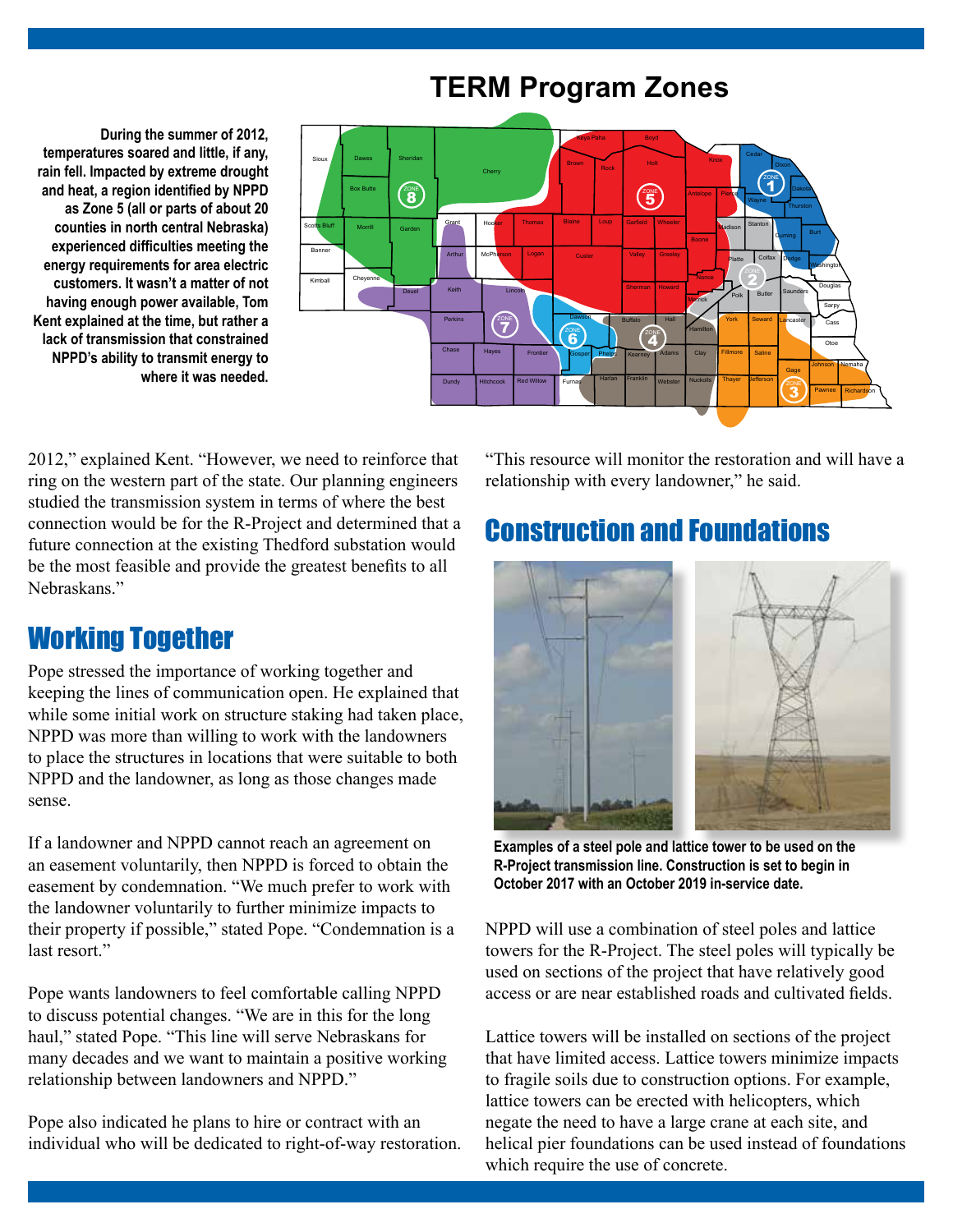



**Drilled Pier Foundations. Materials: Concrete, Steel Rebar, Anchor Bolts / Stub Angle Equipment: Digger, Concrete and Dump trucks, Crane**



**Helical Pier Foundation. Materials: Prefabricated Steel Piers and Base Plates Equipment: Modified Excavator, Small Crane**

# In Conclusion

"From my perspective, the meetings were very educational," said Pope. "At the end of each meeting, we didn't always agree with each other, but I believe we had a better understanding of each other's point of view. We listened. We gathered information and we have a list of action items to follow up on."

In conclusion, the entire transmission grid will benefit from the R-Project.

"Transmission lines are not easy to build," said Pope, "and they cost a lot of money. If it didn't have to be built, if there was another way to ensure reliability, I'd be all over it."

"We aren't going to get zero impact," said Kent. "People will be impacted, but we want to minimize that impact as much as we can. We are Nebraskans building this line for Nebraskans. We truly care."



#### **Q. Why not build the R-Project transmission line underground?**

**A.** Even though the technology exists to build a 345,000 volt line underground, NPPD does not currently have the infrastructure in place to support or maintain buried 345,000 volt transmission lines. Also, the cost is approximately 20-25 times more expensive to build an underground transmission line versus an overhead transmission line. If there is a failure, the time to repair is much longer. Land restoration associated with burying a transmission line can be quite extensive, especially in sensitive areas.

#### **Q. What will you do to restore the Sand Hills after line construction?**

**A.** One of NPPD's goals throughout the entire R-Project is to minimize impacts to landowners' property. We chose construction methods that are less invasive and are suitable for the various terrain. Where damages occur that need to be repaired, we will seek landowner input on their respective restoration experiences. We have consulted with a variety of agencies who have restoration experts on staff. After line construction, it is one of our priorities to restore the property to as close to the original state as possible. To do so will require NPPD and landowners to work together closely. In addition, NPPD plans to hire or contract with an individual who will be dedicated to right-of-way restoration.

#### **Q. Is the easement permanent?**

**A.** Yes, NPPD will acquire a perpetual easement for as long as the line exists. NPPD or its successor would be bound by that easement.

*(More Q&A on page 4)*

A synopsis of the Q&A from the Community Conversation meetings is available on the R-Project website, www.nppd.com/rproject. If you prefer a hard copy of the information, please contact Jill Novicki at jrnovic@nppd.com or call toll-free 1-888-677-3412.